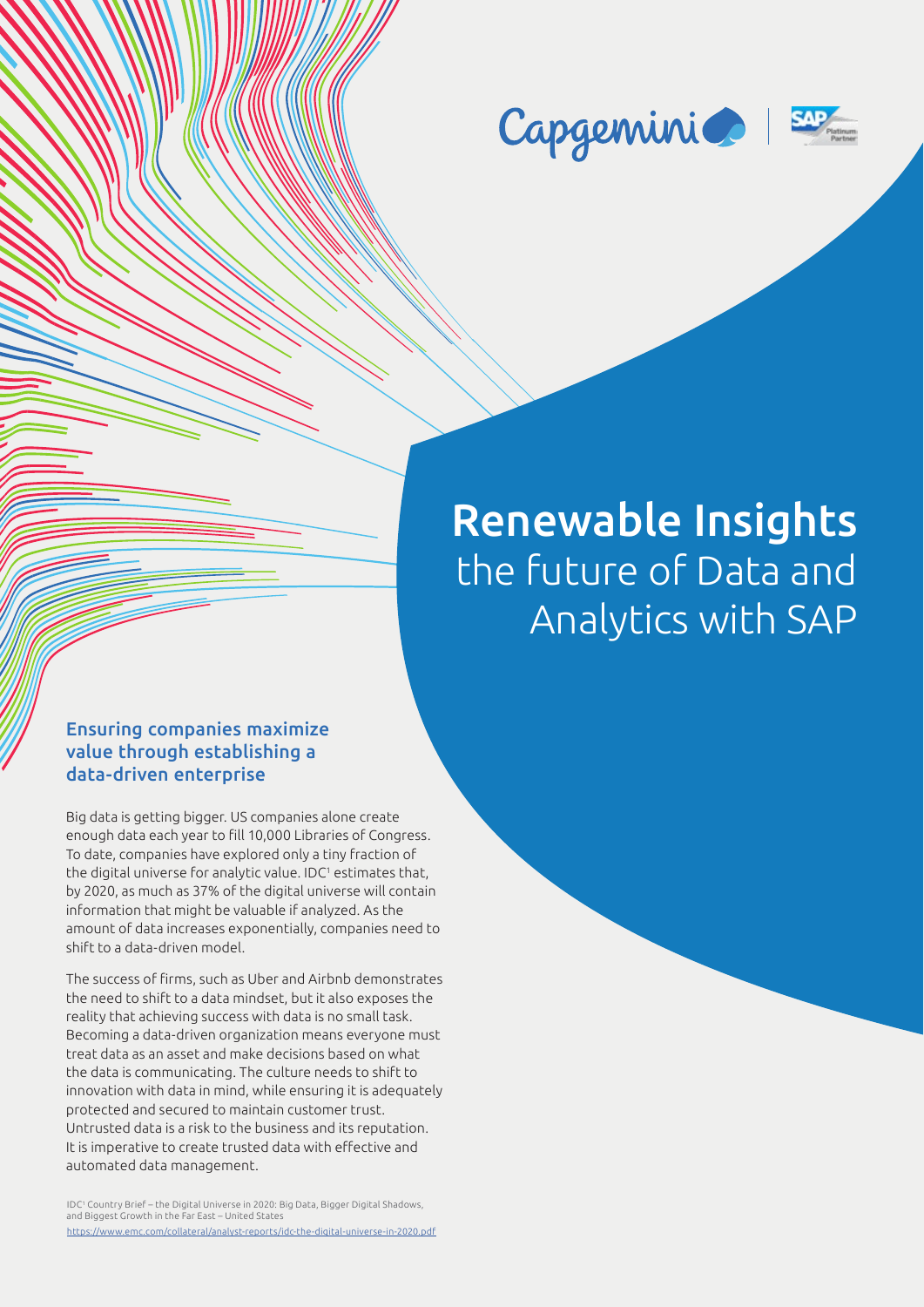## Those who own the data, own the world.

#### **SAP S/4HANA supports data at the center**

The evolution of enterprise resource planning software continues with the launch of SAP S/4HANA and the Intelligent Enterprise. Where the previous version stressed on building standard processes to create efficiencies and savings, SAP S/4HANA focuses on data value attainment through analytics and faster iterations.

SAP S/4HANA is an opportunity for companies to create a data-driven culture to support market disruptions and new entrants. It enables insights, enterprise optimizations, improved company strategy and planning, and delivers data and analytics to support value over the long term.

#### **Renewable Insights**

The value of SAP S/4HANA is driven by data. But to maximize that value, you must cultivate a broader shift in your firm's interaction with data.

Enter Capgemini's Renewable Insights, an offering that has been developed to enable our customers to create tangible value from their data, through continuous innovation with SAP and related data & analytics ecosystems. It combines the power of SAP innovations with the competitive advantage realized through becoming a data-driven organization. Renewable Insights enables companies to seize the SAP S/4HANA opportunity to achieve value-driven business outcomes with data and analytics.

#### **Renewable Insights delivers:**

- **1. Data transformation:** Company data ecosystems are an opportunity both before and after the move to SAP S/4HANA. Being prepared for SAP S/4HANA with a readiness assessment and a strategy on how you plan to leverage the data is vital to a successful implementation. SAP S/4HANA allows you to differentiate with data and decisions. Make sure you are ready to use it.
- **2. Insights transformation:** Determine how to serve the business-outcome needs of your customers both internal and external – during every phase of the SAP S/4HANA journey.
- **3. Connected innovations:** For customers with a more mature data ecosystem, innovation is the next step in the data and analytics journey. Artificial intelligence, machine learning, and intelligent applications can deliver more possibilities and value using SAP S/4HANA as a foundation.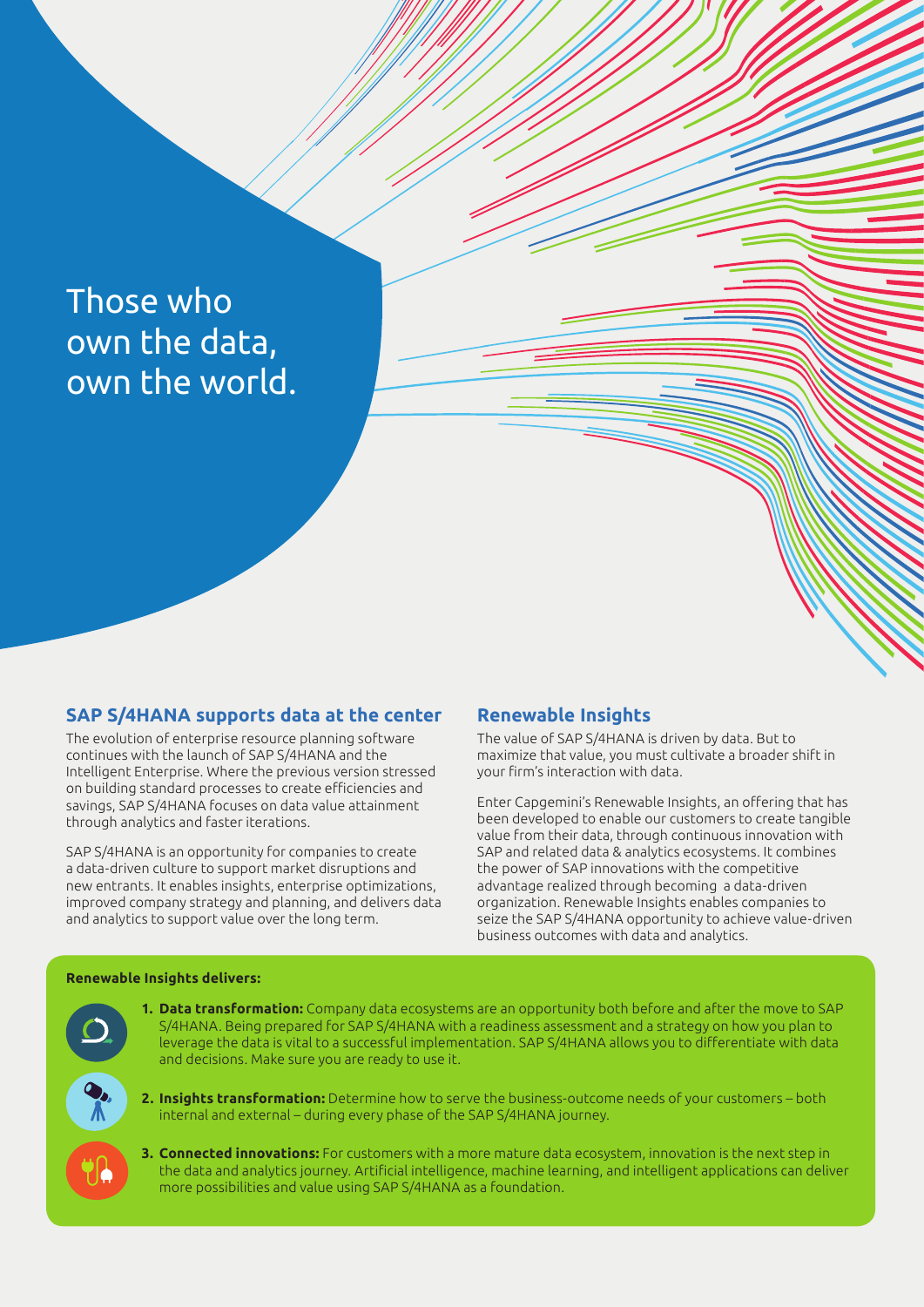Renewable Insights is designed to increase company effectiveness, achieve value from the data, take full advantage of data monetization opportunities, enable a continuous cycle of outcomes-driven insights, and use data as a competitive differentiator. Data initiatives are usually very intricate, but working through the complexity delivers immense value, especially with the potential of capturing new revenue streams.

The result will build a foundation for a data-centric culture and address four key areas:

- **1. Alignment:** How do we accomplish our department objectives and know we are aligned to the overall goals?
- **2. Efficiency:** How do we grow our capabilities without growing the size of our teams?
- **3. Effectiveness:** Are we actually returning value to our firm? How do we know?
- **4. Agility:** How do we accelerate our time to market without compromising quality?

No matter where you are in your data journey, Renewable Insights can help you become a more data-driven organization. Capgemini's Insights and Data team provides support throughout the SAP S/4HANA process to deliver the results to drive your business forward.

• Enterprise strategy to create a data-driven culture and develop the roadmap • Insight transformation combining legacy systems and new innovations • Data transformation while preserving legacy value • Data transformation to prepare for the power of SAP S/4HANA • Insights delivery on the road to SAP S/4HANA • Combine analytics with the speed and agility of cloud innovations • Enterprise optimization to maximize effectiveness of SAP S/4HANA investment • Enterprise strategy to create a continuous cycle of innovation • Insights delivery of data and analytics to secure long-term value Stage 1 **Transform and innovate** Stage 2 **Deploy** Stage 3 **Industrialize and extend**

Investing in your Renewable Insights journey will increase your agility and flexibility in a rapidly changing business environment. It provides an opportunity to deliver relevant customer experiences while generating revenue and profitable growth to drive business outcomes. Data empowers your employees to make better decisions while reducing costs and risks.

Renewable Insights ensures you are ready to harness the power of SAP and create a data-driven company with a competitive advantage.

Contact Us:

#### **Mike Price**

Vice President, NA SAP Lead, Insights & Data *michael.r.price@capgemini.com* 

**Dan Sherman** GTM Lead, NA Insights & Data *dan.sherman@capgemini.com*